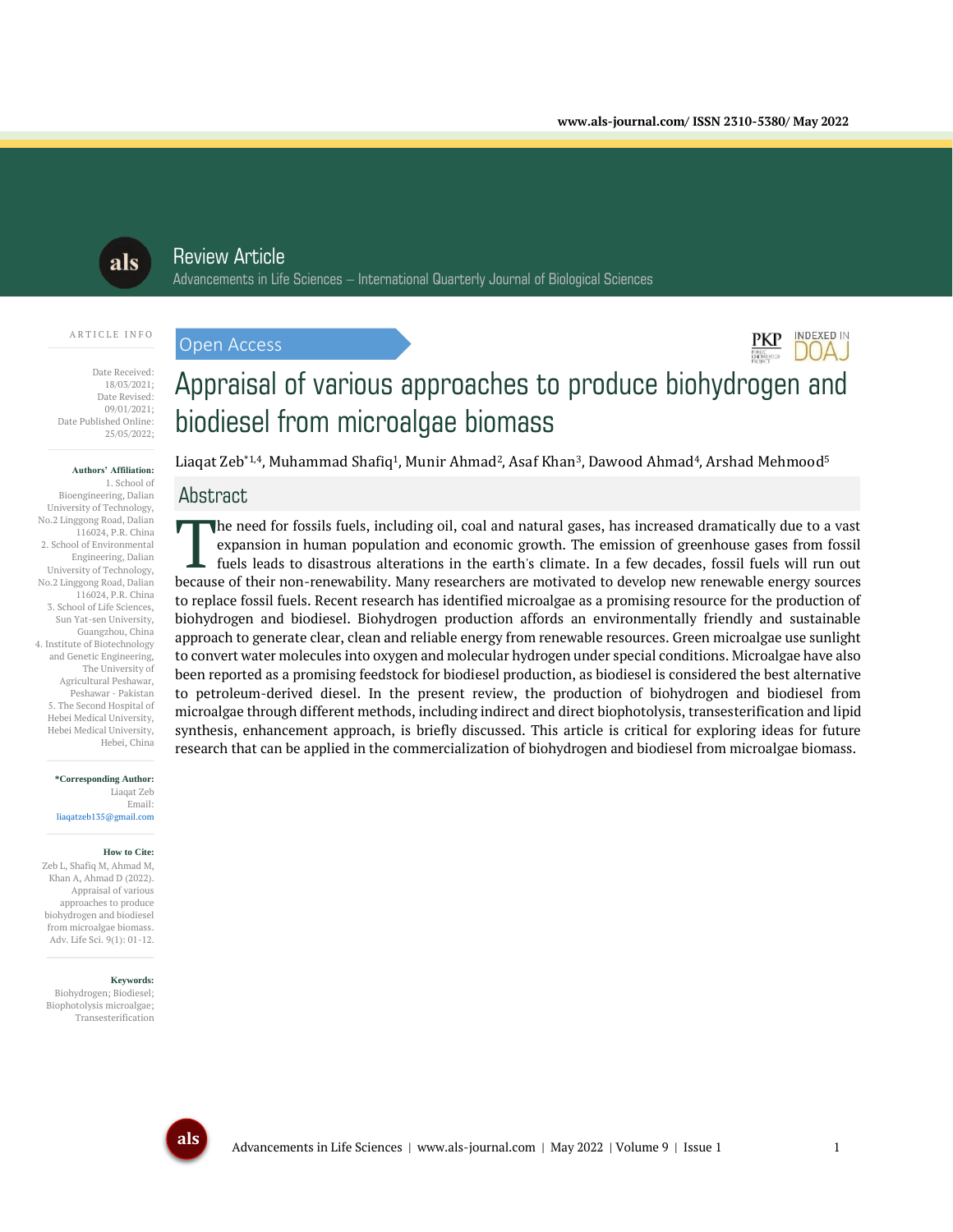## **Introduction**

Scarcities in oil, coal and other fossil energy have occurred in the modern era in addition to environmental harm caused by the use of such fossil energy sources. For a country's economic and social development, energy is not only a basic national resource but also a vital material foundation. Both of these problems have completely hindered worldwide fossil fuel development. Development of innovative energy is both a primary method of solving the energy crisis and also an important development strategy for several countries [1]. The accumulation of greenhouse gasses in the environment and the use of fossil fuels as an energy source is unsustainable. The major contributors of carbon dioxide  $(CO_2)$  release have been identified as the combustion of coal, natural gas, and petrol, which are the main causes of global warming. Rapid industrialization and an increase in population growth compound the problem further, so that fossil fuels are being depleted more rapidly [2]. It is estimated that in almost 40 to 64 years, natural gas and oil will be depleted. The world will need almost 60% more energy in 2030 than what is needed today [2]. During the last century, an increased release of greenhouse gasses and waning water quality were caused by human activities. Each year, approximately 590-880 million tons of methane are released by microbial activities into the atmosphere, and 90% come from biogenic sources [2]. To solve these environmental problems, new renewable technologies need to be developed to generate energy that will reduce  $CO<sub>2</sub>$  emissions to almost zero in 2100 [1]. Microalgae are mostly photosynthetic eukaryotic organisms that can be altered to live in different environments because of their simple multicellular or unicellular structure. Photoautotrophically, microalgae use  $CO<sub>2</sub>$  for growth and produce almost half of the atmospheric oxygen. The four divisions of microalgae are included in terms of their abundance: *Bacillariophyta* (diatoms), *Chlorophyta* (green algae), *Cyanophyta* (bluegreen algae) and *Chrysophyta* (golden algae). Microalgae can also be cultured heterotrophically and further subdivided into chemoheterotrophic and photoheterotrophic [3]. The former can oxidize organic compounds to produce energy, and the latter mostly uses solar light as a source of energy. Autotrophic microalgae need inorganic compounds to grow, such as light, salts (phosphate, nitrate ion) and  $CO<sub>2</sub>$ . This autotrophic group can also be further subdivided into chemoautotrophs and photoautotrophs. Microalgae exist as more than 100,000 species around the world, but no more than 30,000 have been classified and investigated according to their pigments, size, color, and cell wall constituents or metabolism, which are

important for human requirements [4]. Biofuel production from microalgae is attractive, as algae produce 10-100 times the amount of oil from waste when compared to other well-known oil and food crops [3]. When compared to land-based plants, the algal growth rate is 100 times faster, and the doubling time can be as low as 3-4 h under promising growth conditions [3]. Due to the simple cell composition and vast ratio of surface to volume in algae, algae can uptake a large quantity of nutrients from water to promote growth rate. Algae can transform  $CO<sub>2</sub>$  and light during photosynthesis into a biomass rich in mineral components. They can grow in fresh, waste and marine water, which shows their robustness and versatility, and the photosynthetic yields of algae increase with yearround production. An algae biomass rich in minerals can be harvested for various kinds of biofuels, including bioethanol from carbohydrate fermentation, biomethane from anaerobic digestion, biohydrogen production, and biodiesel from microalgae lipid and protein via thermochemical processes or biochemical processes (Fig. 1) [4,5]. The starch-based cytoplasm and high-carbohydrate content of their holocellulose-based cell walls have made the algal biomass a suitable feedstock for bioethanol production. These carbohydrate polymers are broken into simple sugars during microbial hydrolysis, followed by fermentation to yield bioethanol. To produce bioethanol via fermentation, starch-rich microalgae have been extensively studied, and different pretreatment methods have been appraised to release the fermentable sugars from the algal biomass to boost bioethanol production. Significant research efforts have been carried out to use the algal biomass as a feedstock for bioethanol production. Although the overall process can vary, the production of bioethanol from biomass usually contains the following steps: (i) pretreatment of feedstock; hydrolysis; and (iii) fermentation of bioethanol [5].



**Figure 1:** Biohydrogen, biodiesel and bioethanol production from microalgae [3].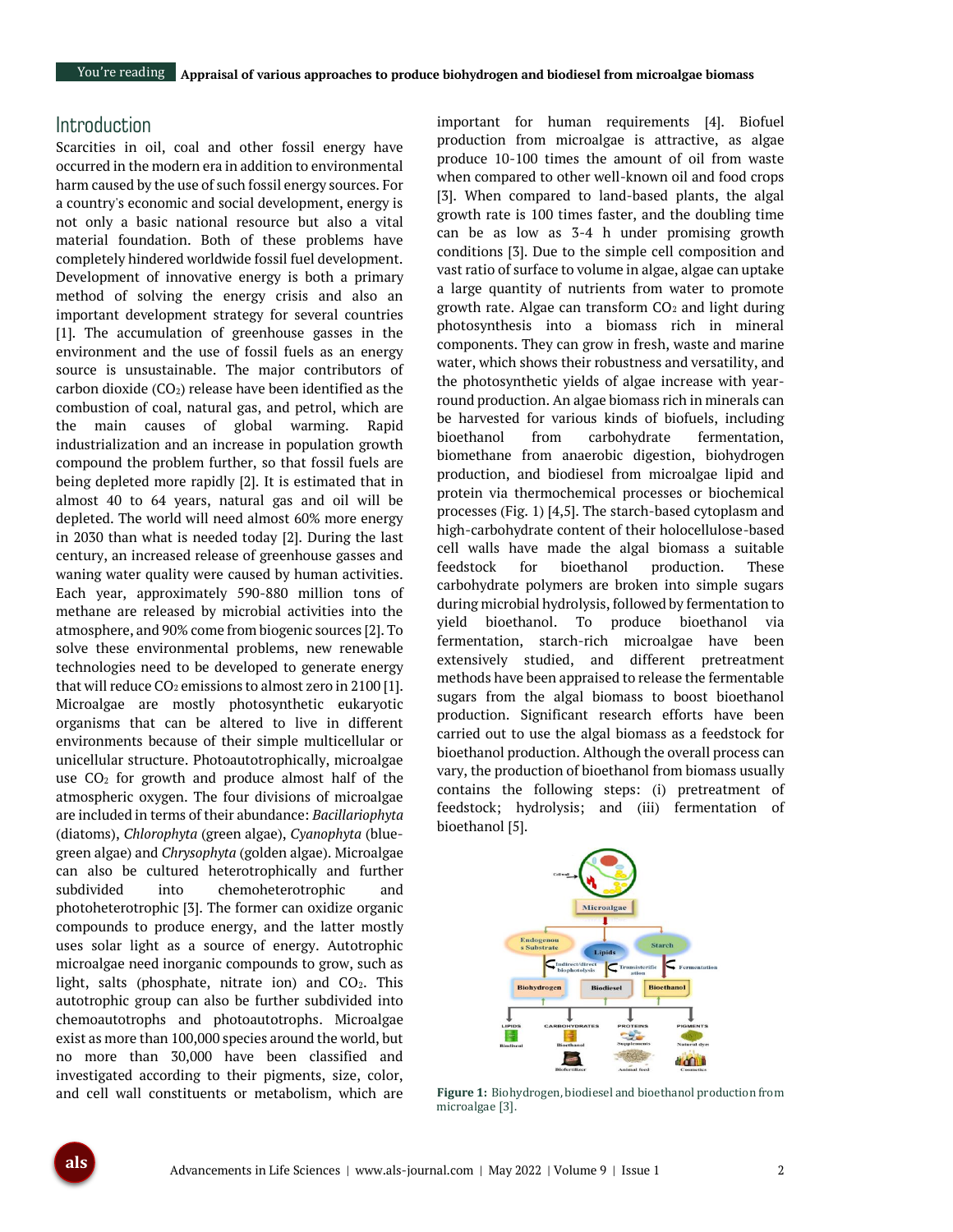## **Methods**

#### **Literature survey and selection criteria**

The Google scholar, Xue Baidu, and Google Web databases were used to obtain data for this review manuscript. Through various keywords, research articles were retrieved such as biodiesel, biohydrogen, microalgae, and biofuels. The literature achieved for this manuscript were further screen by exclusion and inclusion criteria. More than 40 articles were selected which were published in the last 10 to 15 years.

### **Discussion**

#### **Biohydrogen Production from Microalgae**

Currently, there is an abundant need for hydrogen energy in the world; the exhaustion of hydrogen increased up to 900 billion m3 in 2011. Currently, 96% of all hydrogen is produced from fossil fuels: 18% from coal, 48% from natural gas, and 30% from different hydrocarbon-containing fossils [6]. Hydrogen will be used in the future as a substitute source for fossil fuels, and this could be of key significant interest because the reserve of fossil fuels is being drained [4]. Hydrogen production using microorganisms is an ecologically friendly way of obtaining renewable energy. There are various kinds of microbes utilized for this purpose, including archaea, bacteria, and algae. Investigating in this article, the main focus will be on the use of microalgae for the production of hydrogen. The key significance of the generation of photosynthetic hydrogen is to reduce the emission of greenhouse gases, hence, this strategy is promising and attractive [5].

Several kinds of photosynthetic organisms are capable of producing hydrogen. In the late 1990s, green algae *Chlamydomonas reinhardtii* was found to switch from oxygen production to hydrogen production during photosynthesis in sulfur scarcity medium [6]. Due to the depletion of sulfur the internal oxygen flow was interrupted, resulting in hydrogen production catalyzed by the enzyme hydrogenase [7]. Cyanobacteria and green microalgae have a pigment molecule which are capable to capture sunlight energy and transform it into biochemical energy splitting water to molecular protons (H+) and oxygen (O2). In the thylakoid membranes of chloroplast and cytoplasm of green algae and cyanobacteria occurring a complex redox reaction called photosynthesis. This complex photosynthetic redox reaction transfer electrons and establish two different reactions, namely indirect biophotolysis (dark) and direct biophotolysis (light) reactions. The detailed procedures for biohydrogen generation through both routes are discussed below [5].

#### **Direct biophotolysis route**

Hydrogen production under light irradiation is referred to as direct biophotolysis. Photosystem II (PSII) or photosystem I (PSI) absorb light energy in their pigments, P680 and P700, in which the oxidation of water occurs to increase the energy level of electrons [4]. The electrons are shifted from PSII through various electron transport phases (e.g., the plastoquinone (PQ) pool, cytochrome b6-f complex and plastocyanin (PC)) to PSI and then to ferredoxin (Fd), driving hydrogenase to catalyze hydrogen formation from protons (Fig. 2a) [8]. Photosynthetic oxygenic organisms (e.g., algae, cyanobacteria and plants) consume H2O as the resource of together protons and electrons and release oxygen as a by-product [9,10]. In the thylakoid membranes under anaerobic conditions, unicellular green algae can transport their inner photosynthetic electron flow toward H2 generation. While the final reaction of this process is catalyzed by [FeFe]-hydrogenase enzyme. [8]. The enzyme catalyzes two bidirectional reactions according to the following chemical equations:

 $H_2O + 2Fd$  (ox)  $\longleftrightarrow$  2H<sup>+</sup> +1/2O<sub>2</sub>+ 2Fd (red)  $(1)$ 

$$
2\mathrm{Fd}\;(\mathrm{red}) + 2\mathrm{H}^+ \iff \mathrm{H}_2 + 2\mathrm{Fd}\;(\mathrm{ox})\tag{2}
$$

In the PSII-independent pathway oxidation of cellular endogenous substrates occurs which generates electrons for hydrogen production. Study the analysis of endogenous substrates, electrons are converted through the plastoquinone pool to PSI with the help of the enzyme [FeFe]-hydrogenase (Fig. 2a) [4].

Three kinds of enzymes are responsible for the reaction of hydrogen formation. [FeFe]-hydrogenase is generally found in algae, [NiFe]-hydrogenase is generally found in cyanobacteria, and [Fe]-hydrogenase is found in archaea. Several genes of different [FeFe] hydrogenase and related enzymes have been genetically modified from various microalgae sources, comprising *Chlorococcum littorale*, *Chlamydomonas reinhardtii*, *Chlorella fusca*, Scenedesmus obliquus and *Platymonas subcordiformis*. hydA1 and hydA2, two genes of [FeFe] hydrogenases from the model green microalgae C. reinhardtii, are only expressed under anaerobic conditions. hydA1 is an important gene for hydrogen generation, while hydA2 plays a secondary role in this process. The accessory genes hydEF and hydG encode the proteins necessary for stimulation of the enzyme [FeFe]-hydrogenase [5].

Various methods have had limited success at overcoming the inhibiting effect of oxygen on [FeFe] hydrogenase. The growing medium for microalgal biomass culturing has some inert gasses in gas purging, which help to eliminate the amount of O2 from the suspension. The cells' own mitochondria consume oxygen when relieved over innovative manipulation of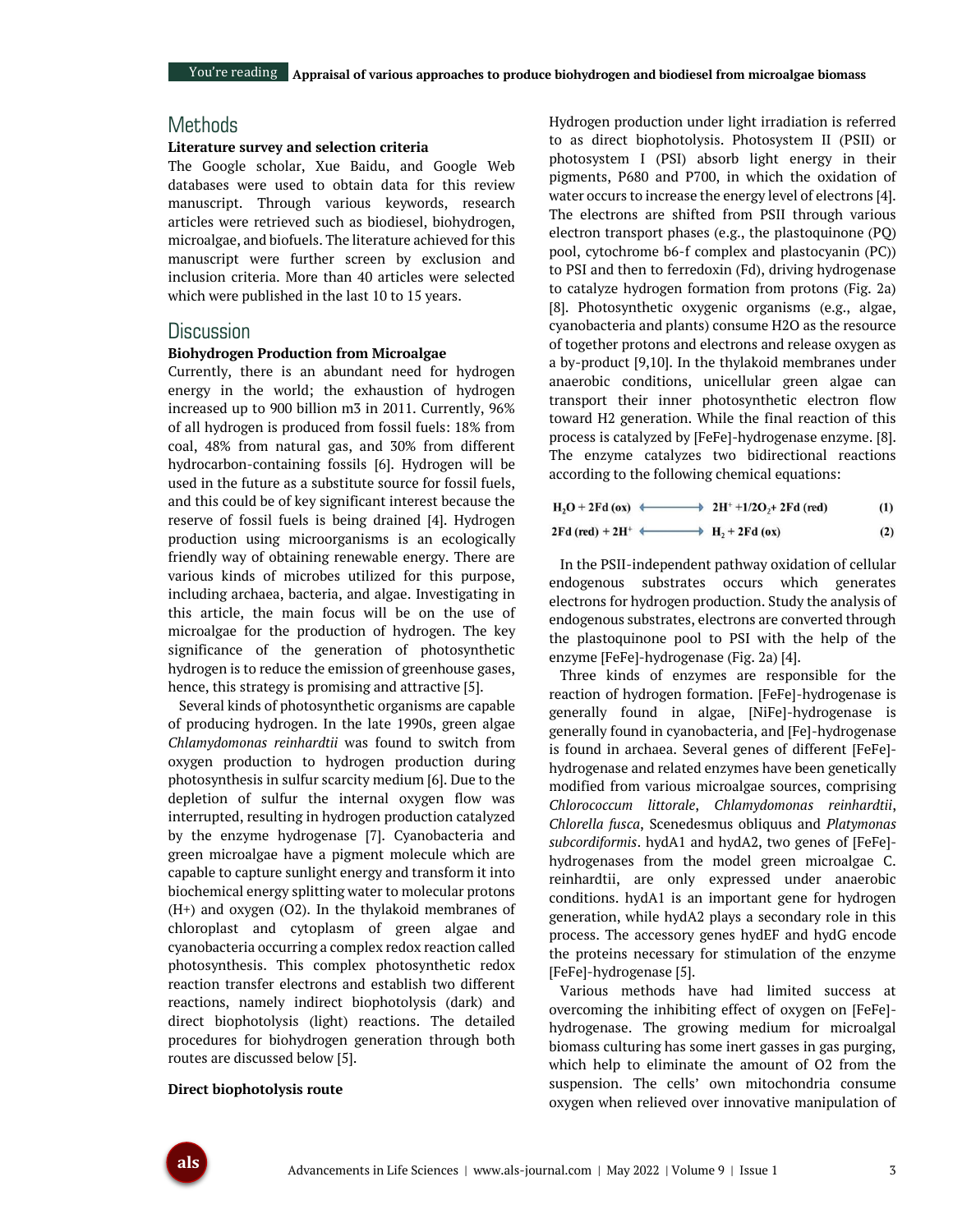the equivalence within respiration and photosynthesis due to the use of sulfur-deprivation metabolic mechanisms.



**Figure 2a & b:** Schematic view of direct and indirect biophotolysis pathways for hydrogen production from microalgae species. (a) Light-dependent substitutes (1 and 2) of electron transport pathways to H2. Electron source of the PSII-dependent pathway is the water oxidation (1), whereas PSII-independent pathway (2) electron source is oxidation of endogenous or exogenous substrate. (b) In green microalgae, the light-independent fermentative pathway (3) in which exogenous or endogenous substrate is the special basis of electrons for H2 evolution. Some electron transport footsteps are displayed with dashed arrows. Drawings have been amended from references [4,5]. (Abbreviations: ACK; acetate kinase; AcDH: acetaldehyde dehydrogenase; Cytb6-f: Cytochrome b6-fcomplex; ADH: alcohol dehydrogenase; NADPH: Reduced nicotinamide adenine dinucleotide phosphate; PQ: Plastoquinone; Fd: Ferredoxin; PC: plastocyanin; Hyd: Hydrogenase; PAT: phosphate acetyltransferase; PDC: pyruvate decarboxylase; PFL: pyruvateformatelyase; PSI & II: Photosystem-I & II; PFOR: pyruvateferredoxin oxidoreductase; PQH2: Plastoquinol).

To use alternative tools for microalgae H2-production, approaches include engineering an enzyme [FeFe] hydrogenase O2-tolerant, changing the tertiary structure of proteins to shrink, opening the channel of [FeFe]- hydrogenase to allow molecular H2 to disperse via the H-cluster [7], or altering the configuration of the active site of [FeFe]-hydrogenase to block oxidative inhibition. Photoheterotrophic and facultative green microalgae, *Chlamydomonas reinhardtii* and Scenedesmus obliques, are representative of biohydrogen research [4]. The unicellular microalgae Scenedesmus obliquus could either release H2 under anaerobic conditions in the light or dark or during CO2 fixation using H2 as an electron donor. Many other algal species, such as *Platymonas subcordiformis* and *Chlorococcum littorale*, have also been reported to produce hydrogen. Some of microalgae species has been reported in Table. 1, which produce biohydrogen through direct biophotolysis way [5].

#### **Indirect biophotolysis**

In the case of light-independent fermentation, glycogen and starch content are used as a substrate to produce hydrogen, and this pathway is called indirect biophotolysis [13]. This method proceeds in two stages. During the first step, under light, the synthesis of carbohydrates occurs. During the second step, hydrogen is produced from carbohydrates and different tiny

organic molecules, like ethanol, acetate, and format are generated [4,13].

$$
C_6H_{12}O_6 + 6H_2O \xrightarrow{\qquad \qquad } 6C O_2 + 12H_2 \tag{3}
$$

During oxygenic photosynthesis, the accumulated microalgae cellular starch reserves are degenerated biochemically by the cells into pyruvate, and then the enzyme pyruvate-ferredoxin oxidoreductase (PFOR) oxidizes pyruvate to produce acetyl-CoA and  $CO<sub>2</sub>$ . A modification of Fd also occurs, which carries electrons to the enzyme hydrogenase for the catalytic production of H2. It is reported in a species *Chlamydomonas reinhardtii* that the enzyme pyruvate-formate-lyase (PFL) oxidizes pyruvate to releases acetyl-CoA and formate [10, 14]. Though metabolic ways, such as the alcohol dehydrogenase [\[14\]](#page-10-0)/acetaldehyde dehydrogenase (AcDH) pathway, exist, ethanol is generated by these pathways [\[10\]](#page-10-1). Acetate kinase (ACK) together with phosphate acetyltransferase (PAT) cooperate to produce acetate from acetyl-CoA. It is investigated that microalgal cells producing less  $H_2$ through a light-independent fermentative pathway as compare to light-dependent pathways [17]. The electrons are derived from endogenous substrates, and water oxidation catabolism does not precisely describe their percentages and contribution. In the algal chloroplasts, the key significance of physiological electron transport leading to H2-generation is to enable ATP synthesis. Following prolonged and unfavorable anaerobic circumstances, ATP is required for the survival and function of cells. Under anaerobic requirements, survival depends on the stored starch amount overlaps in the cells with the disruption of starch duration, which generates hydrogen (Table. 2) [17]. It is very important to analyze PSII inhibitor treatment. Such as treatment like 3-3,4-dichlorophenyl-1,1- dimethyl urea (DCMU), which deactivates PSII in sulfur-deprived and H<sub>2</sub>-generating cells right afterwards carrying cells to a sulfur-free media, results in neither starch accumulation nor  $H_2$  generation [4]. In another case, earlier to DCMU treatment, cells were induced to accumulate starch and were capable of generating  $H_2$ , displaying the importance of both starch accumulation and PSII in the  $H_2$  generation procedure (Fig. 2b). Indirect biophotolysis has benefits because of the capability to utilize various carbon sources to afford electrons and protons for hydrogen production which is prominently found in cyanobacteria [18].

#### **Enhancing the yield of biohydrogen production**

Hydrogen generation rates depend on various parameters, including approaches to elevate hydrogen production yields and efficiencies. These are the following recent evaluated and major parameters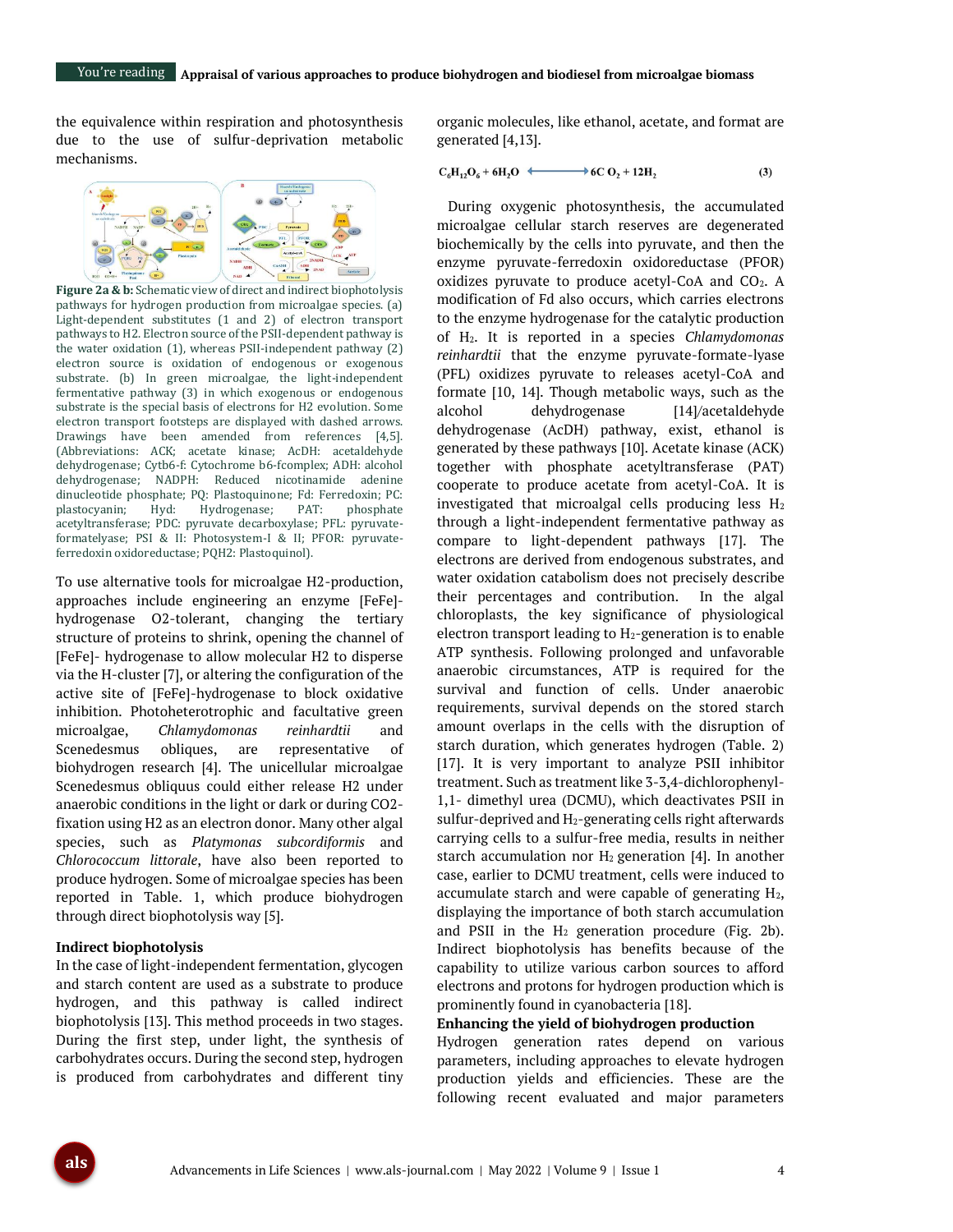discussed below: (i) metabolic/genetic engineering; and [19] photobioreactor and its geometry. Currently, numerous metabolic engineering methods have been recognized for biological hydrogen generation utilizing microalgae biomasses. Contrast to some wild kind species, a huge substantial outcome on  $H_2$  evolution has been perceived ensuing metabolic modification of few microalgal species [20]. Various key concerns for maintainable and necessary  $H_2$  generation are the struggle for electrons through assimilatory pathways and the sensitivity of oxygen enzymes. Therefore, the enhancement utilizing microalgal cells for high hydrogen production yield is a challenging concern. On the laboratory scale, there is merely hydrogen production with low product yield for commercial applications. To address low product yield, it's a key issue to improve hydrogen production for economical purposes by noticing the key scientific background research on microalgae-based biofuels [4]. There are certain possible routes to enhance the hydrogen generation utilizing genetic engineering tools: i) eradication of ways competing for electrons; ii) uptake hydrogenase inactivation; iii) elimination of the sensitivity of oxygen for hydrogen enzymes. Generally, a combination is needed between primary electron donors such as NAD(P)H and decreased ferredoxin with protons to generate hydrogen by the role of Hoxhydrogenase bidirectional and nitrogenase. In a lightdependent race through using targeted ferredoxin-NADP<sup>+</sup> -oxidoreductase (FNR) variants and ferredoxin, electrons can be converted to the enzyme hydrogenase generating a five-fold boosted hydrogen progression [4]. One of the studied species *Synechocystis* PCC 6803 by deleting the big subunit NdhB of NADPHdehydrogenase (NDH-1) and deactivation of the respiratory complex I concluded in a reduced level of  $O<sub>2</sub>$ below light situation. Besides, another possible pathway is nitrate assimilation pathway which may overcome the flow of electrons to hydrogen metabolism. Genetic engineering pathways by removing electrons in competitive ways can be an encouraging and attractive strategy to enhance hydrogen evolution [5]. Secondly, uptake hydrogenase inactivation for enhanced hydrogen production is a key obstacle. Enhancing the hydrogen evolution in nitrogen-fixing cyanobacteria, the main hurdle is the uptake of hup-hydrogenase. Consequently, a prominent approach to improve the hydrogen generation from different microalgae species required to overcome the hydrogenase uptake. Aforementioned literature studies demonstrated that hydrogen uptakedeficient mutants of *Nostoc punctiforme* NHM5 (∆*hupL*), *Anabaena variabilis* AVM13 (∆*hupSL*) and *Anabaena siamensis* TISTR 8012 (∆*hupS*) , these all species have the capability to generate hydrogen with greater significant rate compared to wild kinds [4].

Another key concern for hydrogen production consuming various systems is the utmost oxygen sensitivity of hydrogen-producing enzymes. The splitting of water in PSII system may prohibit the hydrogenase activities which generate oxygen because the cyanobacteria and green algae are oxygenic photosynthetic [4]. More importantly, rapid deactivation of hydrogenases by oxygen is supposed to be a main aspect for maintained and proficient  $H_2$ generation. One of the mutant strain *C. reinhardtii* D1 has been investigated that imported a double amino acid substitution, isoleucine substituted by leucine residue L159, and tyrosine (L159I-N230Y) by asparagine residue N230 exhibited a greater rate of  $H_2$  generation under sulfur deprivation [11]. Besides, suitable hydrogenase enzyme heterologous overexpression into the cells is also of great interest. Furthermore, the heterologous expression in cyanobacteria of  $O<sub>2</sub>$ -tolerant hydrogenases is entirely challenging. Because of a wide number of particular maturation enzymes, the maturation of [NiFe]-hydrogenases is required [6]. In different literature studies reported that nitrogenase enzyme in cyanobacteria frequently produced  $H_2$ . Currently, it has been identified that light-induced  $O<sub>2</sub>$ uptake performed protected nitrogenase, because of the bounded heterocyst-specific flavodilol protein (Flv3B). Such changes maintain microoxic conditions inside of the heterocyst *Anabaena sp*. PCC 7120 of filamentous cyanobacterium [21]. For large scale, economic biohydrogen production needs improvement in the photobioreactor. In common, many large open/raceway ponds are used for microalgae cultivation however many closed photobioreactors have been designed for economic scale offering maximum biohydrogen production. Designing an optimized photobioreactor for large industrial-scale hydrogen production is still a limiting factor. In analysis of the study, various key measures should be focused for a particular photobioreactor designing: i) enlarge the surface area of incident light which improves hydrogen production; ii) with efficiency and convenience the reactor should allow sterilization; iii) the photobioreactor must be designed like enclosed system in which  $H_2$  stored without any loss. There is still required extensive research towards the implementation of photobioreactors for large industrial scale low-cost H<sup>2</sup> production. Besides, the following parameters must also be considered like: (i) material and size construction of reactor; [19] sources of electrons; (iii) photobioreactor geometry; (iv) metabolic/genetic engineering tools (v) illumination settings; and (vi) mixing and cultivation conditions [4].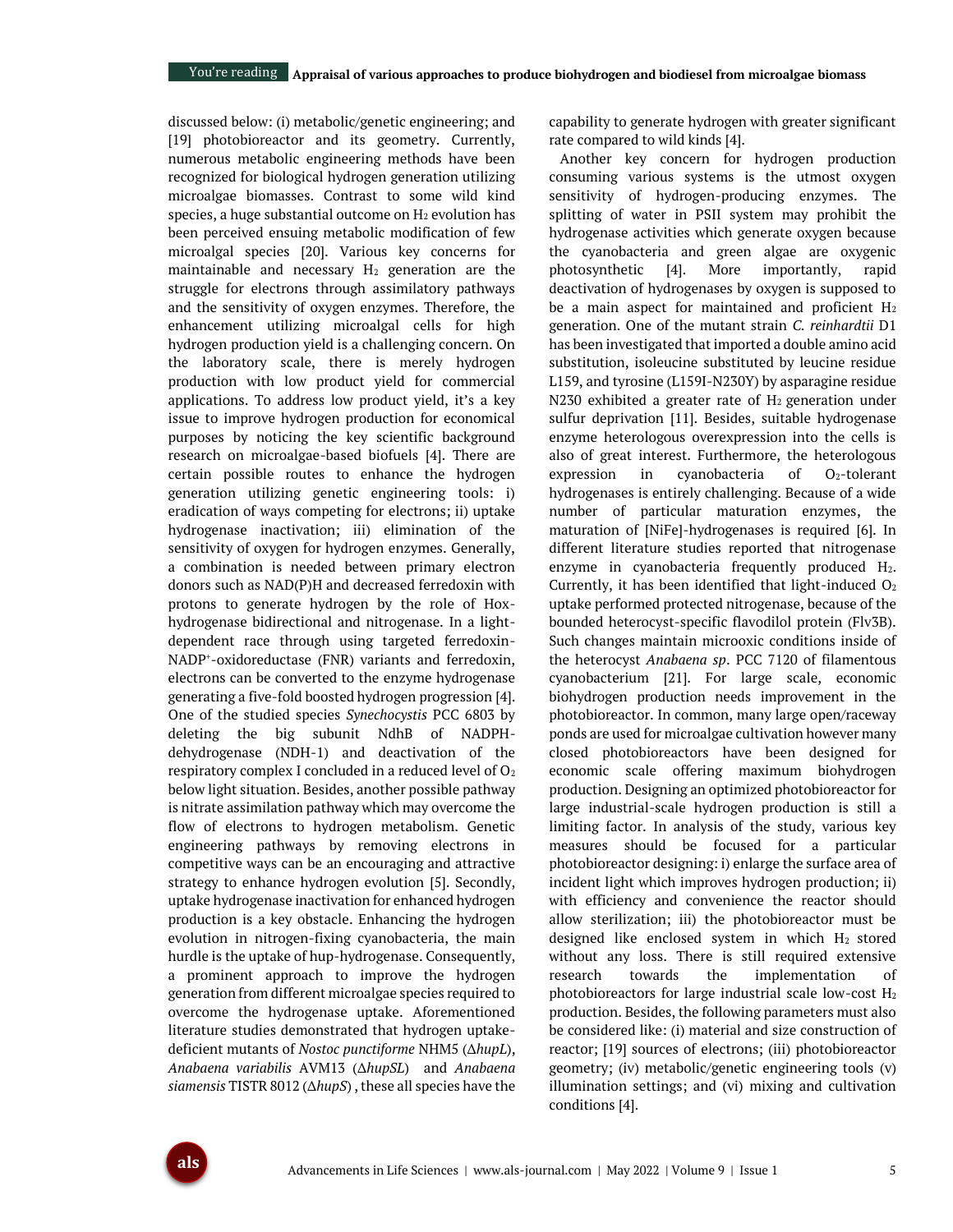#### **Biodiesel production**

In recent years, biodiesel fuel has gained significant attention, as it is renewable, non-toxic and biodegradable. It releases less gaseous toxins than normal diesel and contributes no net sulfur or carbon dioxide to the atmosphere. Different four primary methods are reported which make biodiesel, microemulsions, thermal cracking (pyrolysis), direct use and blending and transesterification [22]. The utmost important and common way is transesterification as the biodiesel from transesterification amalgams with diesel fuel in diesel engine or can be used directly. Since 1988, in many European countries biodiesel rapeseed methyl ester has been in commercial use as an alternative fuel. Since 1988, in many European countries biodiesel rapeseed methyl ester has been in commercial use as an alternative fuel. The commercialization and economic aspect of biodiesel production hinders its large-scale use and development, primarily due to its high feed cost. For biodiesel fuel production, microalgae have been advocated as very worthy candidates because of their advantages of faster growth, higher biomass production and higher photosynthetic efficiency compared to other resources [5].

#### **Biodiesel production from microalgae oil**

Common crude material, such as biomass enriched with triglycerides, is used for biofuel production (Fig. 3). Biodiesel production is a two-step process: extraction of lipids followed by a triglyceride transesterification reaction. In a transesterification reaction, alcohol and oil utilize different kinds of catalysts to generate glycerine as a by-product and methyl esters. Triglyceride (TAG) converts to diglycerides and then monoglycerides, followed by esters along with glycerol as a by-product. This method overcomes the viscosity of oil to natural, such as the oil used as diesel. Commonly, alcohol and oil are processed in a different  $(1-9)$  ratio, which produces the product biodiesel and glycerol in 9– 10: 1 ratio. The product, fatty acid methyl esters (FAME), is the main constituent of biodiesel. The given reversible reaction equation shows the biodiesel production process [5].

#### Triglyceride + 3CH<sub>3</sub>OH  $\xrightarrow{\text{Catalyst}} C_3H_8O_3$  (Glycerine) + 3FAME  $(4)$

Chemically, mineral diesel is near to biodiesel, but it has less volumetric heat capability. Also, biodiesel can be a substitute for petroleum diesel fuels. It is probable to remove mineral diesel using biodiesel, and biodiesel viscosity are close to that of mineral diesel. There is various kind of advantages for using biodiesel as an alternative source, because it is easily renewable, cheap to produce, has reduced toxicity, reduced the risk of global warming, and decreased  $CO<sub>2</sub>$  emission.  $CO<sub>2</sub>$  is

generated in the atmosphere when biodiesel is burned, while crops use this  $CO<sub>2</sub>$  for growth. Compared to petroleum diesel fuel, biodiesel can minimize the emission of  $CO<sub>2</sub>$  by up to 78.5%. The most promising source for the production of biodiesel is algae. Various data reported that some species of algae are composed of 60% lipid, which can be easily transformed to biodiesel. Compared to some plants, from one kilogram of algae biomass can be easily produced biodiesel [19]. Photobioreactors or high-rate algal ponds can be used for algal growth to control specific conditions When the algae biomass produced under special conditions, then this biomass is pre-treated, led by a methyl transesterification process of alcohols with lipid fractions. Some catalysts are necessary at this step. After the reaction, the obtained substances are then refined and improved into biodiesel. It is reported that compared to tradition crops, microalgae can produce biodiesel 200 times more efficiently [23].

Obtaining a large amount of biofuel from microalgae is faster and easier than in crops, and large amounts of pesticides and herbicides are not necessary. Some important features of microalgae make it a valuable source for biodiesel production. For example, *Chlorella minutissima* produces higher quantity of lipids at 25 °C in basic medium, and the microalgae *C. protothecoides* contains 55% lipid when grown under nitrogen limiting conditions [24]. Additionally, it has been reported that *B. braunii*765 can generate biodiesel under 25 °C. Additionally, it has been revealed that crops oil and petroleum diesel have similar physical and chemical characteristics to biodiesel from microalgae. In microalgal biomass, the total lipid content varies from 1% to 75%, which depends upon cultivation conditions and strains, and the values are mostly bigger than 40% below stress nutrient conditions (Table. 3). The highest total lipid content was reported in microalgae compared to cyanobacteria [25]. Compared to microalgae, macroalgae have insufficient oil content (below 5%w/w), which considered imperfect for generation of biodiesel [12].



**Figure 3:** Biodiesel, bioethanol and biohydrogen production pathways from microalgae biomass.

Various data reported that some species of algae are composed of 60% lipid, which can be easily transformed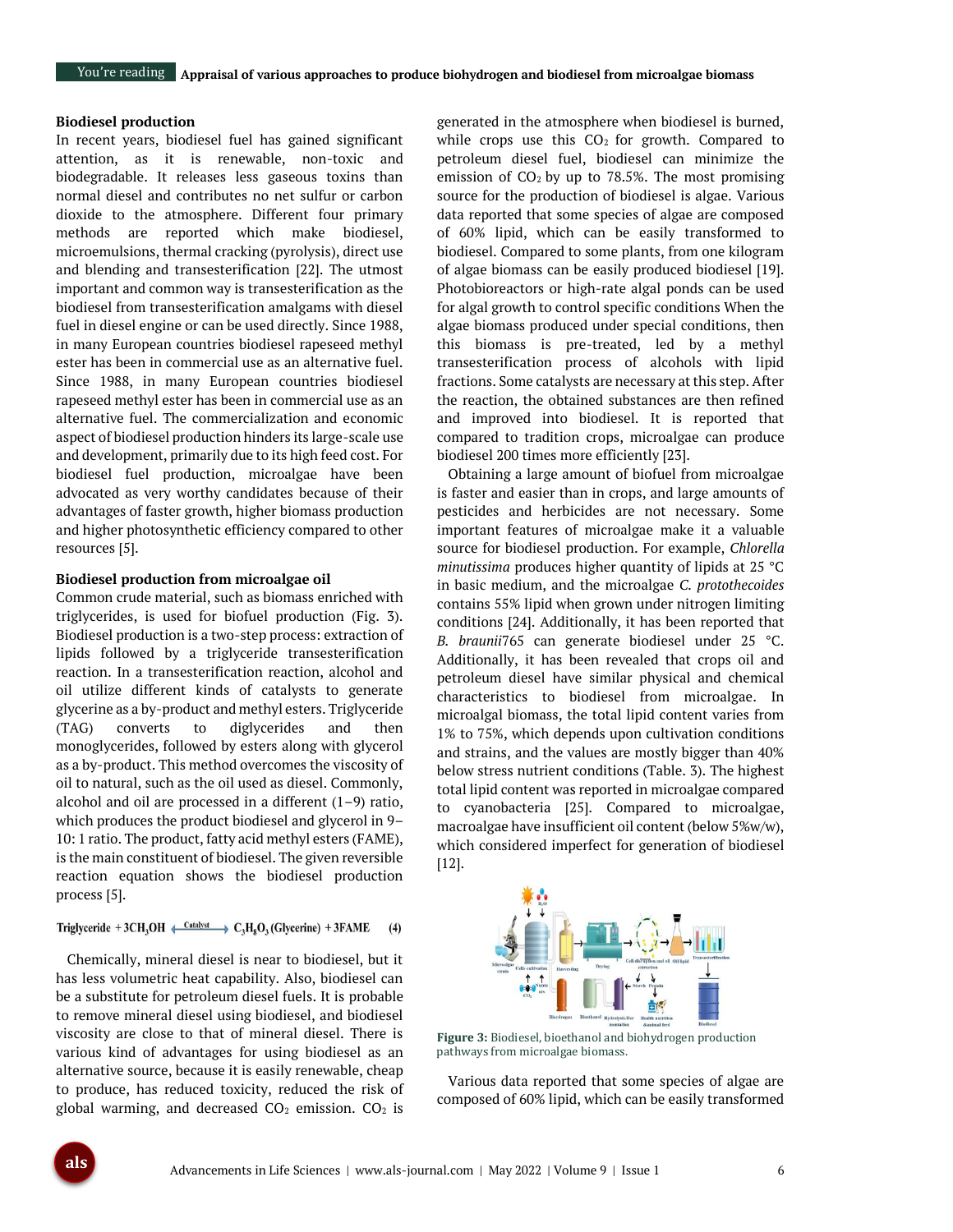to biodiesel. Compared to some plants, from one kilogram of algae biomass can be easily produced biodiesel [19]. Photobioreactors or high-rate algal ponds can be used for algal growth to control specific conditions When the algae biomass produced under special conditions, then this biomass is pre-treated, led by a methyl transesterification process of alcohols with lipid fractions. Some catalysts are necessary at this step. After the reaction, the obtained substances are then refined and improved into biodiesel. It is reported that compared to tradition crops, microalgae can produce biodiesel 200 times more efficiently [23]. Obtaining a large amount of biofuel from microalgae is faster and easier than in crops, and large amounts of pesticides and herbicides are not necessary. Some important features of microalgae make it a valuable source for biodiesel production. For example, Chlorella minutissima produces higher quantity of lipids at 25 °C in basic medium, and the microalgae *C. protothecoides* contains 55% lipid when grown under nitrogen limiting conditions [24]. Additionally, it has been reported that B. braunii765 can generate biodiesel under 25 °C. Additionally, it has been revealed that crops oil and petroleum diesel have similar physical and chemical characteristics to biodiesel from microalgae.



**Figure 4:** Biodiesel production from microalgae biomass through various steps. Illustration have been modified from references [29].

In microalgal biomass, the total lipid content varies from 1% to 75%, which depends upon cultivation conditions and strains, and the values are mostly bigger than 40% below stress nutrient conditions (Table. 3). The highest total lipid content was reported in microalgae compared to cyanobacteria [25]. Compared to microalgae, macroalgae have insufficient oil content (below 5%w/w), which considered imperfect for generation of biodiesel [12]. The single-stage process replaced the conventional various two-step method of methyl esterification because it was expensive. The direct transesterification of wet biomass can significantly minimize two-step of oil extraction and methyl esterification into one step by overcoming downstream processing (Fig. 4) [26]. Due to the presence of free fatty acid, foam is generally in the bottleneck during the transesterification process. Cleaning of the biodiesel is needed to make it valuable while removing foam other raw organic acids. Utilizing the hydrogenation process can improve the short life of biodiesel. Using 100 kg of oil in a transesterification process produced almost 100 kg biodiesel. For example, 100 kg of biodiesel is equivalent to 117.6 L defining a density equal to 850 kg m3 at 277–373 K [27]. Reported in the literature that about 200 kg of microalgae biomass comprises up to 50% (w/w) lipid, which produces 117.6 L of biodiesel [28]. To produce commercially inexpensive biodiesel, the economic cost of algal biomass should be kept up to 0.5 \$/kg, based on the oil price in the market. Moreover, the current price of algal biomass requires to reduce by 6–7 fold to secure the practices commercially valuable. It is estimated that the cost of biodiesel derived from microalgae may be comparable to the cost of diesel in 2050. Some of the optimistic views of biodiesel cost reports estimated a range of US\$ 0.42– 0.97 L1. Solazyme calculated cost of approximately US\$17 L1 to generate biodiesel exhausting heterotrophic cultivation methods [30]. Mostly, the cost depends on the growing system, climatic conditions, availability of labor, the algal species, etc. Comparison of various important characteristics of diesel, biodiesel and microalgae biodiesel are elaborated in Table. 4.

### **Distribution and importance of total lipid in algal cells**

Waxes, sterols, free fatty acids, different glycerides, carotenoids, isoprenoids, etc., are distributed in the cytoplasm of algal cells. Glycolipids and phospholipids are polar lipids that compose the layers of cell membranes. Phosphate moieties, polar hydrophilic sugars combine with saturation degree of fatty acyl chains manages membrane fluidity. Fatty acid and glycerol esters are glycolipids which bind to sugars by one hydroxyl group such as galactose. The most common monounsaturated and saturated fatty acids are found in algal samples with oleic acid (C18:1) or palmitic acid (C16:0) as the major fatty acids (Table. 5). Further, long-chain polyunsaturated fatty acids (VLC-PUFAs) are synthesized in significant amounts, which enables to adjustment of various modifications including pH, UV irradiation, temperature conditions and the environment [5]. Triacylglycerols (TAGs) are profoundly stored in the cytoplasm. TAGs are a highly decreased form carbon comprising of three fatty acids attached to a glycerol backbone. Under normal conditions, glycerolbased membrane lipid in algae largely synthesizes to maintain increased growth. Furthermore, in the cells TAGs are generated when energy depletion of the cells increases by input energy. Under favorable environmental conditions, the stored TAGs can be readily utilized for energy [36]. Cell lipotoxicity can be caused by various generated free fatty acids (FFAs)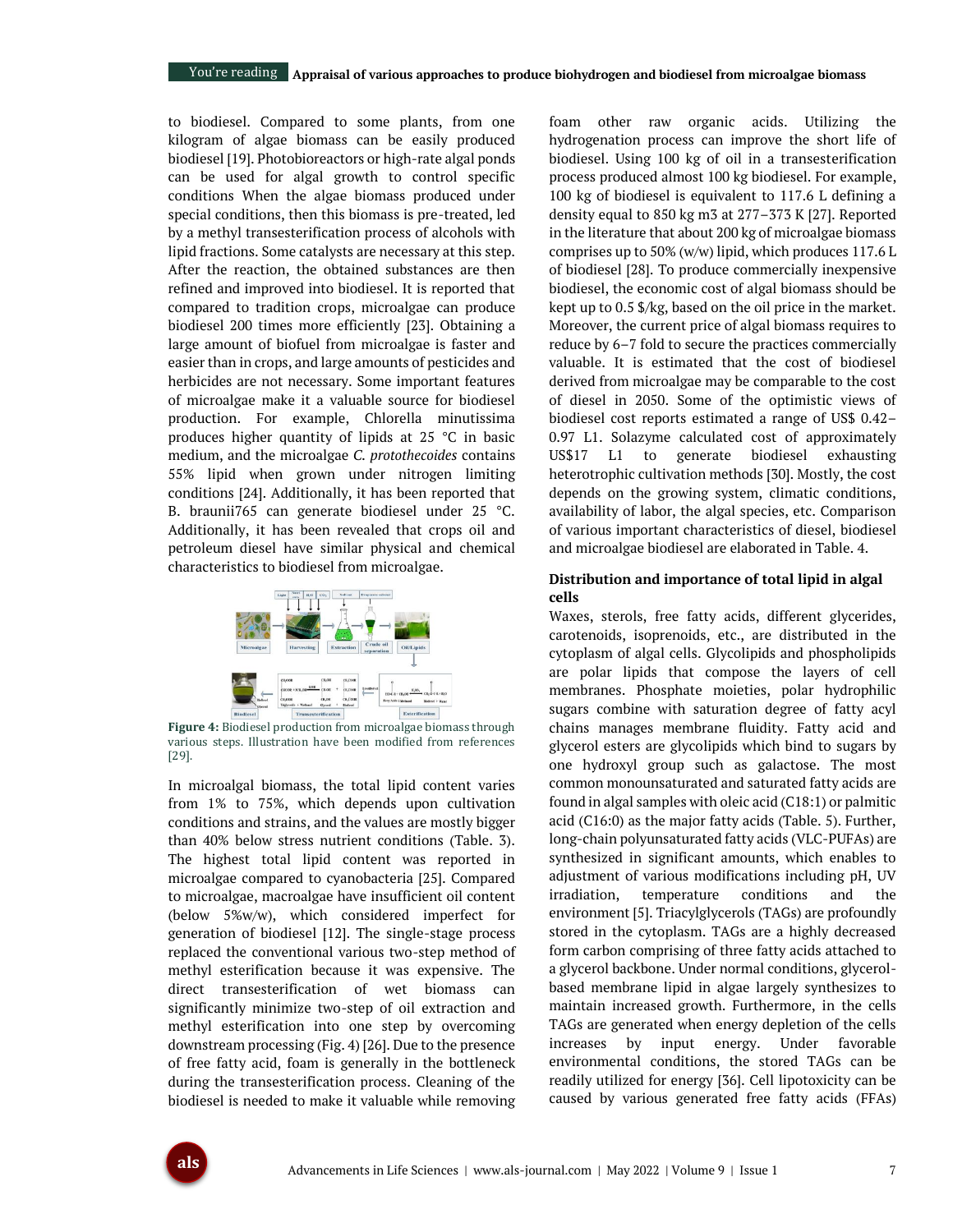surviving in the cell's cytoplasm, but TAGs protect the cell from lipotoxicity by serving as a sink for FFAs. Furthermore, during stress conditions, TAGs eradicating excess energy and electrons preserving oxidation and save the cell.

#### **Various factors affecting TAG synthesis**

Different parameters producing stress to microalgae, such as nutrient starvation, various temperatures, salinity, pH and culturing time, control fatty acid composition and improve TAG synthesis [14]. For example, the lower temperature has been reported for the enhancement of unsaturated fatty acids production to maintain cellular processes by maintaining membrane fluidity [40]. The yields of polyunsaturated fatty acids (PUFAs) in *P. tricornutum* are significantly increased when the temperature decreases. The streamflow of stabilized carbons towards the production of sugar and lipid rather of protein was gained in the situation of nitrogen starvation [41]. During nitrogen deprivation, more than a four-fold increase in lipid synthesis and growth of significant amounts of C18:1 was examined in Chlorella vulgaris. But more importantly the amount of DHA, EPA (omega-3 fatty acids), C18:3, C18:2, and C16:2 was decreased. In the formation of PUFAs, small light intensity was determined to maintain PUFAs, while maximum light intensity was found to enhance mono-unsaturated and saturated fatty acid synthesis [42]. Increasing the number of TAGs will enhance the efficiency and yield of biodiesel, although the total amount of oils can be transformed into biodiesel. The quality of biodiesel depends on the existence of different unsaturated and saturated fatty acid in the TAGs. Oxidative stability, quality, cold storage, and ignition quality characteristics are essential parameters of biodiesel. Hydrolytic degradation of raised cetane numbers and water prevents biodiesel from oxidative stability, which ensures quicker ignition and helps in lasting usage. The quality of cold flow enhances due to the unsaturated to saturated fatty acid composition, which is a characteristic of biodiesel that inhibits it from freezing at lower temperatures. To modify the transesterification and purification of FAME, a smaller acyl chain length (C8–C14) was utilized.

#### **Brief mechanisms of lipid synthesis**

Utilizing two different pathways can synthesize TAGs in the cell, the acyl CoA dependent (de novo fatty acid biosynthesis) and acyl CoA independent pathway. For de novo synthesis of fatty acid, the chloroplast of algal cells is the synthesis site. This pathway begins with a carboxylation reaction, which is followed by the production of three carbon complexes, such as malonyl

CoA. Moreover, with the help of ATP and acetyl-CoA carboxylase (ACCs) enzyme, acetyl-CoA irreversibly merges with CO2 in this stage. It is reported that in different green algae kinds, acetyl CoA is formed in both the chloroplast and cytosol [43]. In the diatom Cyclotella cryptica, ACCs were over-expressed by two- to threefold with no improvement in the lipid content [44]. In addition, malonyl-CoA: acyl carrier protein (ACP) connected with the help of ACP transferase (MAT) which transfer malonyl moiety, producing malonyl-ACP. Malonyl-ACP and acetyl-CoA combine and undergo condensation, reduction, and dehydration reactions. They then undergo a process called reduction reaction with the help of enzymes dehydrase, [18], reductase (KAR), enoyl-ACP reductase (ENR) and 3-ketoacyl-ACP synthase, respectively [43]. Repeating the cycle results in the four steps of progressive elongation of 2 carbons per series, following the formation of the precursor acyl-ACP moiety chain. At the end of each cycle, saturated fatty acid 16-18 carbon chains are formed.



**Figure 5:** Fatty acid and metabolite synthesis various pathways in green algae strains. In the chloroplast of algae free fatty acids production take place whereas TAG accumulates in the endoplasmic reticulum (ER).

An enzyme stearoyl-ACP desaturase double bonds were proposed in the saturated fatty acid chain. In the Kennedy pathway, direct transfer of the acyl carrier protein (ACP) to the glycerol-3-phosphate (G3P) backbone by acyltransferases. While the elimination of the acyl group from ACP by the action of the acyl-ACP thioesterases (FATs) enzyme is also a possible way, where the elongation process eliminates. The Kennedy pathway, a stepwise reaction adding various hydroxyl groups of the glycerol, effects with G3P. An estimated about 40% improvement was found in the lipid content of algae due to the over-expression of G3P [45]. First, the FFA chain was transformed to position one of the G3P. Furthermore, glycerol-3-phosphate acyltransferase catalyzed to form lyso-phosphatidic acid (LPA). Using lysophosphatidic acid acyltransferase (LPAAT), when FFA transports LPA, phosphatidic acid (PA) is formed. The enzyme phosphatidic acid phosphatase (PAP) exploits dephosphorylation of PA to form DAG. Finally, the TAG makes when locus three of DAG is controlled by extra FFA with the help of diacylglycerol acyltransferase (DGAT) (Fig. 5) [45].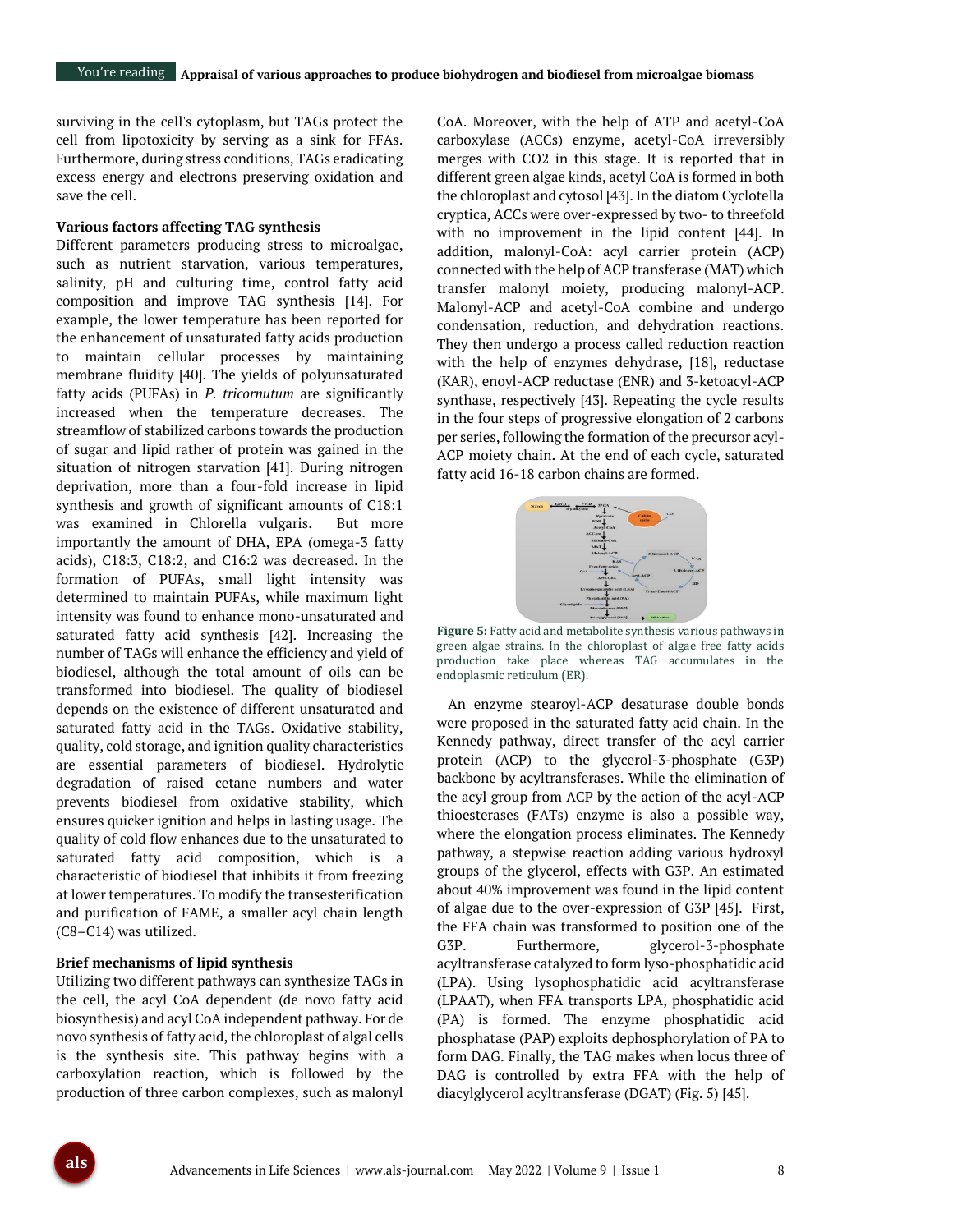| Organism                            | Maximum hydrogen<br>evolution (mmol/g<br>$Chl/hr$ <sup>a</sup> | Maximum hydrogen<br>productivity (mmol/g $Chl/hr$ ) <sup>b</sup> | Gas for growth; Carbon sources;<br>Light intensity $(w/m^2)^c$ | $H2$ evolution medium; Light<br>intensity $(w/m^2)^c$ | References |
|-------------------------------------|----------------------------------------------------------------|------------------------------------------------------------------|----------------------------------------------------------------|-------------------------------------------------------|------------|
| Chlamydomonas<br>reinhardtii cc124  | 5.94                                                           | 0.094<br>(0.022)                                                 | 97% air<br>3% CO <sub>2</sub> ;<br>Acetate (17 mM); 43         | Argon;<br>S-free acetate<br>$(17 \text{ mM})$ ; 65    | $[11]$     |
| Platymonas<br>subcordiformis        | $(0.001)$ <sup>a</sup>                                         | 0.002<br>(0.0005)                                                | Air, Seawater;<br>$22(L/D)^d$                                  | $N_2$ ; S-free seawater; 35                           | $[11]$     |
| Chlamydomonas<br>reinhardtii cc1036 | 5.91                                                           | 0.48<br>(0.12)                                                   | Air:<br>Acetate (17 mM); 22                                    | Argon; S-free acetate (17 mM);<br>26                  | $[12]$     |

a) A particular hydrogen evolution rate is given per gram mass of chlorophyll or 109 cells.<br>b) Not including the space required and time for enzyme induction and cell growth, only di

b) Not including the space required and time for enzyme induction and cell growth, only during hydrogen progression step H2 potency per liquid volume of the photobioreactor.<br>c) It indicates the photosynthetically dynamic r

c) It indicates the photosynthetically dynamic radia d) It specifies that 12 hour light and 12-hour dark.

**Table 1:** Hydrogen production by green microalgae through direct laboratory-scale biophotolysis photobioreactors.

| Species/Organism          | Maximum hydrogen<br>generation<br>$(mmol/gdry wt/hr)^a$ | Maximum hydrogen<br>productivity (mmol/L/hr) <sup>b</sup><br>$(kJ/L/hr)^b$ | Growth Gas/<br>Carbon/nutrient; Light-<br>intensity $(w/m^2)^c$ | Evolution of H <sub>2</sub> gas; Carbohydrate<br>storage $(g/L)$ | References |
|---------------------------|---------------------------------------------------------|----------------------------------------------------------------------------|-----------------------------------------------------------------|------------------------------------------------------------------|------------|
| Chlamydomonas reinhardtii | 0.96                                                    | 0.13(0.032)                                                                | Air/Acetate: 0.6                                                | N2; 5 hr dark; Starch 0.77                                       |            |
| Chlamydomonas MGA161      | 0.10                                                    | 0.2(0.048)                                                                 | 95%air/5%CO <sub>2</sub> ; 25                                   | $N_2$ ; 12 hr dark; Starch 0.22                                  | [15]       |
| Spirulina platensis       | 0.11                                                    | 0.18(0.043)                                                                | Air/N-limited; 8                                                | $N_2$ ; 12-24 hr dark; Glycogen 0.81                             | [16]       |
| Gloeocapsa alpicola       | 1.02                                                    | 1.6(0.38)                                                                  | 98%/air/2%CO <sub>2</sub> /N-limited;36                         | Argon; 24 hr dark Glycogen 1.4                                   |            |
| Gloeocapsa alpicola       | 4.50                                                    | 0.0072(0.002)                                                              | 96%air/4% CO2/S-deprived; 5                                     | Argon; 12 hr dark Glycogen 0.024                                 |            |
| Synechocystis PCC6803     | 3.0                                                     | 0.0048(0.001)                                                              | 96%air/4% CO <sub>2</sub> /S-deprived; 5                        | Argon; 12 hr dark Glycogen 0.02                                  |            |

**Table 2:** Light-independent hydrogen generation by microalgae in anaerobic fermenters.

| <b>Freshwater and marine</b>         | Lipid                           | Lipid content                  | Areal productivity of biomass | Volumetric productivity of |
|--------------------------------------|---------------------------------|--------------------------------|-------------------------------|----------------------------|
| microalgae species<br>Pavlova salina | productivity (mg/L/day)<br>49.4 | (% dry weight biomass)<br>30.9 | $(g/m^2/day)$<br>$\sim$       | biomass (g/L/day)<br>0.16  |
| Pavlova lutheri                      |                                 | 35.5                           | $\equiv$                      |                            |
|                                      | 40.2                            |                                |                               | 0.14<br>$0.003 - 1.9$      |
| Phaeodactylum tricornutum            | 44.8                            | $18.0 - 57.0$                  | $2.4 - 21$                    |                            |
| Porphyridium cruentum                | 34.8                            | $9.0 - 18.8 / 60.7$            | 25                            | $0.36 - 1.50$              |
| Scenedesmus obliquus                 | $\overline{a}$                  | $11.0 - 55.0$                  | $\bar{a}$                     | $0.004 - 0.74$             |
| Scenedesmus quadricauda              | 35.1                            | $1.9 - 18.4$                   | $\overline{a}$                | 0.19                       |
| Scenedesmus sp.                      | $40.8 - 53.9$                   | $19.6 - 21.1$                  | $2.43 - 13.52$                | $0.03 - 0.26$              |
| Skeletonema sp.                      | 27.3                            | $13.3 - 31.8$                  | $\overline{\phantom{a}}$      | 0.09                       |
| Skeletonema costatum                 | 17.4                            | $13.5 - 51.3$                  | $\equiv$                      | 0.08                       |
| Spirulina platensis                  | $\equiv$                        | $4.0 - 16.6$                   | $1.5 - 14.5 / 24 - 51$        | $0.06 - 4.3$               |
| Spirulina maxima                     | $\overline{a}$                  | $4.0 - 9.0$                    | 25                            | $0.21 - 0.25$              |
| Thalassiosira pseudonana             | 17.4                            | 20.6                           | $\overline{a}$                | 0.08                       |
| Tetraselmis suecica                  | $27.0 - 36.4$                   | $8.5 - 23.0$                   | 19                            | $0.12 - 0.32$              |
| Tetraselmis sp.                      | 43.4                            | $12.6 - 14.7$                  | $\equiv$                      | 0.30                       |
| Dunaliella salina                    | 116.0                           | $6.0 - 25.0$                   | $1.6 - 3.5/20 - 38$           | $0.22 - 0.34$              |
| Dunaliella primolecta                | $\overline{\phantom{a}}$        | 23.1                           | 14                            | 0.09                       |
| Dunaliella tertiolecta               | $\equiv$                        | $16.7 - 71.0$                  | $\qquad \qquad -$             | 0.12                       |
| Dunaliella sp.                       | 33.5                            | $17.5 - 67.0$                  | $\overline{\phantom{a}}$      | $\sim$                     |
| Ellipsoidion sp.                     | 47.3                            | 27.4                           | $\overline{\phantom{a}}$      | 0.17                       |
| Euglena gracilis                     | $\equiv$                        | $14.0 - 20.0$                  | $\overline{a}$                | 7.70                       |
| Haematococcus pluvialis              | $\equiv$                        | 25.0                           | $10.2 - 36.4$                 | $0.05 - 0.06$              |
| Isochrysis galbana                   | $\overline{a}$                  | $7.0 - 40.0$                   | $\overline{a}$                | $0.32 - 1.60$              |
| Isochrysis sp.                       | 37.8                            | $7.1 - 33$                     | $\sim$                        | $0.08 - 0.17$              |
| Monodus subterraneus                 | 30.4                            | 16.0                           | $\overline{\phantom{a}}$      | 0.19                       |
| Monallanthus salina                  | $\overline{a}$                  | $20.0 - 22.0$                  | 12                            | 0.08                       |
| Nannochloris sp.                     | $60.9 - 76.5$                   | $20.0 - 56.0$                  | $\bar{\phantom{a}}$           | $0.17 - 0.51$              |
| Nannochloropsis oculata.             | $84.0 - 142.0$                  | $22.7 - 29.7$                  | $\equiv$                      | $0.37 - 0.48$              |
| Nannochloropsis sp.                  | $37.6 - 90.0$                   | $12.0 - 53.0$                  | $1.9 - 5.3$                   | $0.17 - 1.43$              |
| Neochloris oleoabundans              | $90.0 - 134.0$                  | $29.0 - 65.0$                  | $\overline{a}$                | $\overline{\phantom{0}}$   |
| Botryococcus braunii                 | $\equiv$                        | $25.0 - 75.0$                  | 3.0                           | 0.02                       |
| Chaetoceros muelleri                 | 21.8                            | 33.6                           | $\overline{a}$                | 0.07                       |
| Chaetoceros calcitrans               | 17.6                            | $14.6 - 16.4 / 39.8$           | $\equiv$                      | 0.04                       |
| Chlorella emersonii                  | $10.3 - 50.0$                   | $25.0 - 63.0$                  | $0.91 - 0.97$                 | $0.036 - 0.041$            |
| Chlorella protothecoides             | 1214                            | $14.6 - 57.8$                  | $\equiv$                      | $2.00 - 7.70$              |

Illustrated from references [25, 28-29].

**Table 3:** Lipid content and productivities of different microalgae species.

Currently, genetic engineering approaches have been summarized to improve the yield of oil quantity and modify the production of fatty acids. Such approaches like the removal of enzymes capable for β-oxidation of fatty acid, enhancing the stock of overcoming sugar, optimization of fatty acid chain length by including

thioesterase, decrease feedback inhibition, overexpression of thioesterase, and increased in acyl-ACP concentration. It is very important to recognize the vital limiting factors which control the lipid synthesis pathway. Various trials to overexpress genes required in fatty acid production have not worked yet [44].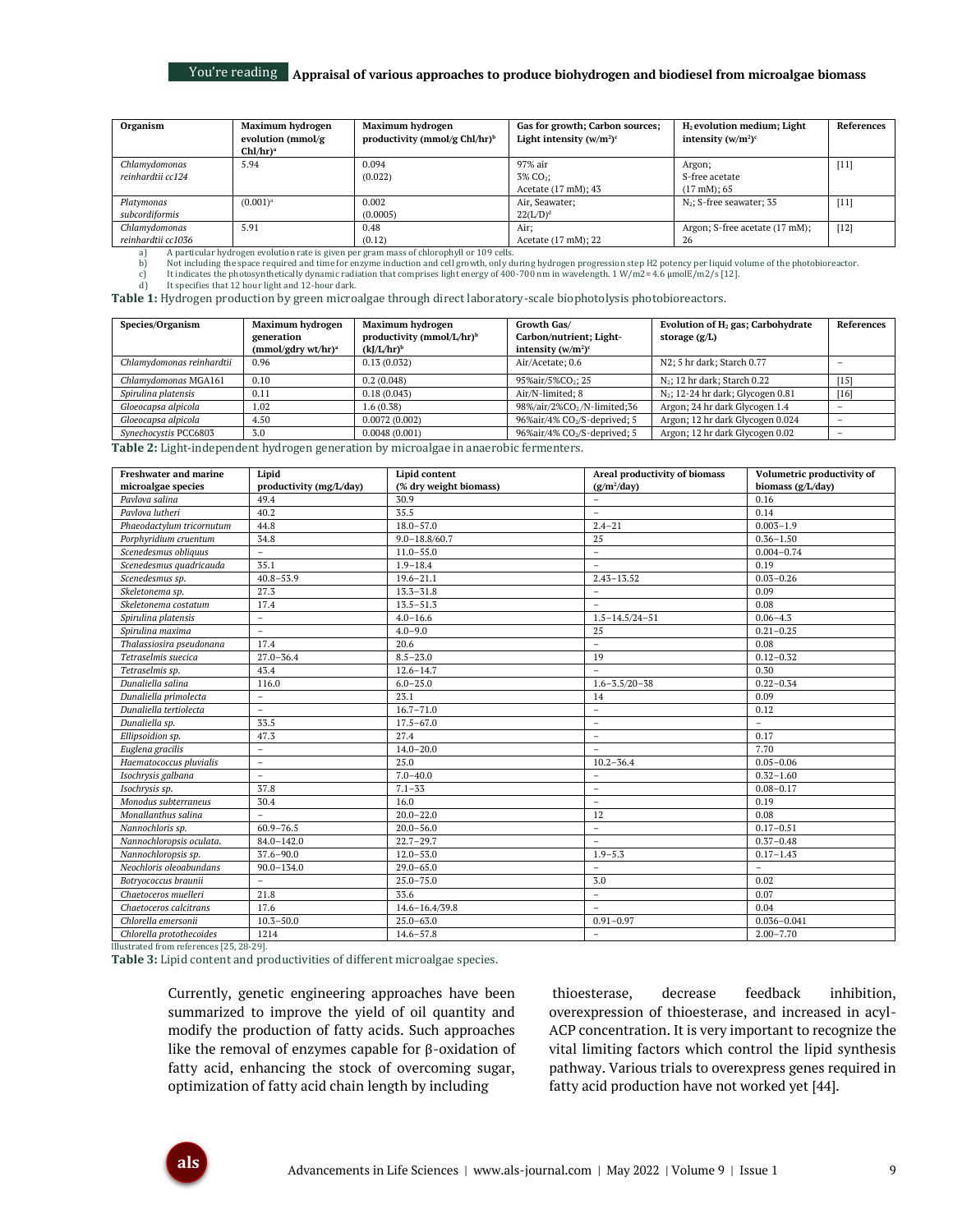| <b>Fuel property</b>                  | <b>Diesel</b>  | <b>References</b> | <b>Biodiesel</b> | References | Microalgae       | References |
|---------------------------------------|----------------|-------------------|------------------|------------|------------------|------------|
|                                       |                |                   |                  |            | <b>Biodiesel</b> |            |
| Cetane Number <sup>a</sup>            | $40 - 55$      |                   | $45 - 70$        | [31]       | 39-54            | $[32]$     |
| Heating value $(MJ/K)^b$              | $36 - 38$      | $[33]$            | $32 - 36$        | [34]       | 35.4             |            |
| Sulfur (wt. $\%$ ) <sup>c</sup>       | $0.01 - 0.04$  | [31]              | 0.000-0.0024     | [31]       | 0.0069           |            |
| Specific gravity $(15.5 \degree C)^d$ | $0.81 - 0.86$  |                   | 0.86-0.89        |            | 0.864            | $[32]$     |
| Kinematic viscosity (at 40°C,         | $1.9 - 3.8$    | $[31]$            | $2.8 - 5.7$      | $[34]$     | $3.87 - 5.2$     | $[32]$     |
| $mm^2/s)^e$                           |                |                   |                  |            |                  |            |
| Oxidation stability(h)f               | Not reported   |                   |                  |            | Not reported     |            |
| Lubricity (25 °C) <sup>g</sup>        | 0.509-0.238    | $[35]$            | 0.114            | $[35]$     |                  |            |
|                                       |                |                   |                  |            |                  |            |
| Pour point <sup>i</sup>               | $-35$ to $-15$ | $[33]$            | $-5$ to $10$     |            |                  |            |

a. As an indicator, cetane number is used for ignition quality of a fuel decreases with number of unsaturated carbon bounds and increases with amount of carbon. Heating value show the heat of combustion, if a biodiesel is appropriate to burn in a

c. Sulphur compounds effect the lubricity of diesel fuel.<br>d. The density of a substance is the specific gravity ratio The density of a substance is the specific gravity ratio to that of the reference substance density.

e. Kinematic viscosity reduces with the degree of unsaturation and escalations with the amount of carbon.

The function of the degree of unsaturation, oxidation of the biodiesel increases.

g. Lubricity of fuel is defined as "the capability to decrease friction among solid surfaces in relative motion". Properties of pour point are demarcated as the temperature at which biodiesel does not move any longer.

**Table 4:** Comparison of different properties of diesel, biodiesel and microalgae biodiesel.

| Fatty      | Phaeodactylum   | Nannochloropsis | <b>Scenedesmus</b>       | <b>Botryococcus</b> | Chlamydomonas            | Caulerpa                 | Chlorella vulgaris       |
|------------|-----------------|-----------------|--------------------------|---------------------|--------------------------|--------------------------|--------------------------|
| acids      | tricornutum (%) | salina (%)      | obliques (%)             | braunii (%)         | pitschmanii (%)          | mexicana (%)             | (%)                      |
| C12:0      | $\Omega$        | 5               | 11                       | 0.7                 | 10                       | 34                       | 5                        |
| C14:0      | 4.5             | $\mathbf{0}$    | $\sim$                   | 0.8                 | $\sim$                   | $\overline{\phantom{a}}$ | $\overline{\phantom{a}}$ |
| C15:0      | $\mathbf{0}$    | 0.5             | $\overline{\phantom{a}}$ | 0.5                 | $\sim$                   | $\overline{\phantom{a}}$ | $\overline{\phantom{a}}$ |
| C16:0      | 25.8            | 37.5            | 29                       | 21                  | 26                       | 50                       | 22                       |
| C16:1      | 37.5            | 23.3            | $\overline{\phantom{a}}$ | $\overline{2}$      | $\overline{\phantom{a}}$ | $\overline{\phantom{a}}$ | ٠                        |
| C16:3      | $\Omega$        | $\mathbf{0}$    | $\overline{\phantom{a}}$ | 15.2                | $\sim$                   | $\overline{\phantom{a}}$ | $\overline{\phantom{a}}$ |
| C17:0      | $\Omega$        | 0.4             | $\overline{\phantom{0}}$ | 0.1                 | ÷                        | $\overline{\phantom{a}}$ | ٠                        |
| C18:0      | 1.3             | 0.9             | 17                       | 2.9                 | 20                       | 6                        | 5                        |
| C18:1      | $\Omega$        | 11.9            | 20                       | 3.2                 | 13                       | $\Omega$                 | 53                       |
| C18:2      | 5.1             | 1.5             | $\overline{\phantom{a}}$ | 13.6                | $\overline{\phantom{a}}$ | $\overline{\phantom{a}}$ | ÷                        |
| C18:3      | $\mathbf{2}$    | $\Omega$        | 23                       | 33                  | 23                       | $\overline{\phantom{a}}$ | 8                        |
| C20:0      | $\Omega$        | 0.1             | $\overline{\phantom{a}}$ | 0.2                 | ÷                        | $\overline{\phantom{a}}$ | $\overline{\phantom{a}}$ |
| C20:4      | 1.6             | 2.2             | $\overline{\phantom{a}}$ | $\sim$              | $\sim$                   | $\overline{\phantom{a}}$ | ٠                        |
| C22:0      | $\Omega$        | $\mathbf{0}$    | $\sim$                   | 0.1                 | $\sim$                   | $\overline{\phantom{a}}$ | ٠                        |
| C22:5      | 13.1            | 15.3            | $\sim$                   | $\mathbf{0}$        | $\sim$                   | $\overline{\phantom{a}}$ | $\overline{\phantom{a}}$ |
| C23:0      | $\mathbf{0}$    | 0.4             | $\equiv$                 | $\mathbf{0}$        | $\sim$                   | $\overline{\phantom{a}}$ | $\blacksquare$           |
| C24:0      | $\Omega$        | $\mathbf{0}$    | $\overline{\phantom{a}}$ | 0.2                 | ÷                        | $\overline{\phantom{a}}$ | ۰                        |
| Others     | $\Omega$        | $\mathbf{0}$    | $\mathbf{0}$             | $\mathbf{0}$        | 8                        | 10                       | 7                        |
| References |                 | [37]            | $[38]$                   | $[37]$              | $[39]$                   | [38, 39]                 | $[37]$                   |

**Table 5:** Lipid fatty acid composition of some algal specie.

#### **Future Perspectives**

Biodiesel and biohydrogen both have been proposed as the clean and promising energy carriers of the future. Microalgae utilize solar energy and generate biodiesels and biohydrogen which play a key role to reduce greenhouse gases emissions. The most key and important challenges with regard to biodiesel and biohydrogen economy are its lack of storage approaches, production cost and optimization methods, which are essential to be solved. Recent study progress is concentrated on genetic engineering improving strains capability and investigate appropriate circumstances to enhance the levels of biodiesel and biohydrogen evolution. Utilizing genetic engineering tools, it may be possible to do insertions and knockouts-based study using previous modelling research efforts. For investigation of large amount data analysis of physiology and cellular metabolism, various genomewide tools are used. Such metabolic engineering systems biology tools are including, proteomics, computational analyses, cover genomic, metabolomics, transcriptomic

and analytical techniques. Research efforts achieved from such investigations can be performed in a combined way throughout genetic engineering of strain modification.

The economic utility of biodiesel and biohydrogen production may depend on proficient production approaches with significant yield, efficient storage and transport systems assuring a prominent amount of supply. Furthermore, biodiesel and biohydrogen generation may depend on the development of wellorganized bioreactors, research advances, and modification in strains efficiency utilizing metabolic engineering and optimization approaches. Besides, it is also very important to focus on commercial feasibility as cost compares to conventional sources, worth of such energy in our society and social awareness and acceptance. Importantly, biodiesel and biohydrogen have been trialed in few countries to power a fleet of vehicles. Biodiesel and biohydrogen will be accepted for various industrial purposes if an economical renewable approaches of its evolution is obtained. It is a very key concern to notice that research efforts are needed to be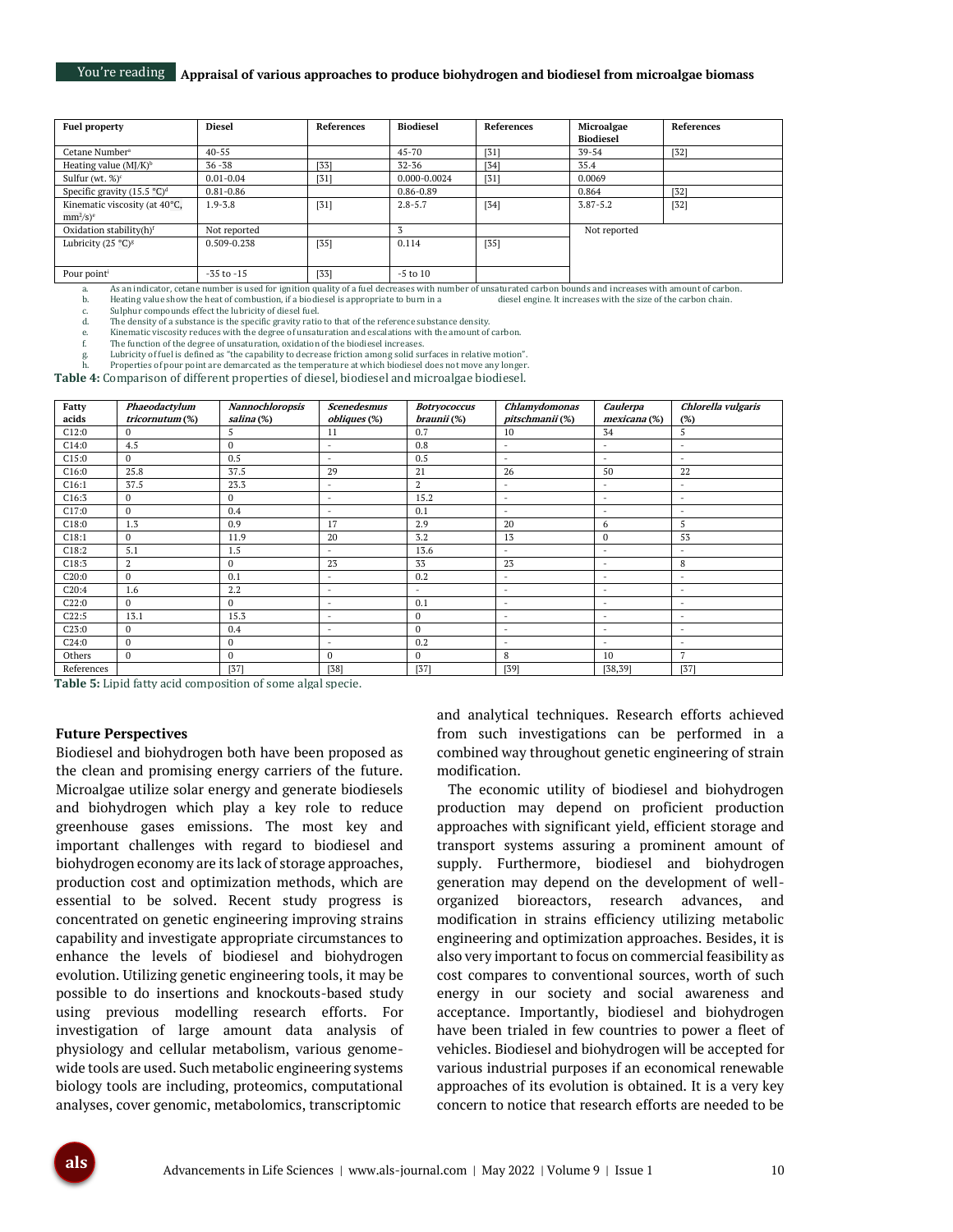integrated from both engineers and scientists and completely apply bioenergy as the clean and alternative energy for the future.

## Conclusion

The production of various kinds of biofuels (gaseous, liquid, and solid) through different methods is potentially impacted by microalgae. Low-cost biomaterial generation has been found in microalgae, including different types of bioenergy sources, such as biohydrogen, biodiesel and bio-alcohol. Microalgae appear to be a good solution for many environmental problems. Biohydrogen production needs to be developed to enhance bioenergy strategies and commercialize production, which is a long-term goal. Photo-biological production of hydrogen yields the advantage of inevitable product extraction and separation, and it is a positive feature of microalgal biomass that will substantially develop the economic process. Biophotolysis seems interesting for the generation of hydrogen from microalgae, as hydrogen can be directly obtained by transforming solar energy. However, the production rate is too low, and the procedure has not yet been fully scaled up, even in the laboratory. Microalgae have been shown to be a potential source of biodiesel production, but still, the cost is quite high compared to petroleum-derived diesel. Policy makers and researchers have focused attention on biodiesel. It is possible to directly displace biodiesel instead of fossil diesel without any alteration of the engine. Different factors must be measured if microalgae are used to generate biofuels. The correct selection of the strain is crucial due to the lipid or carbohydrate amount, the improvement of harvesting methods, optimization of chemical and thermal methods, and the increase in the growth rate and genetic engineering. Due to genetic engineering approaches, microalgae strains can now produce lipids and increase production rates. Various species can be utilized to generate certain types of biofuels, but the production processes still need to be optimized.

## Competing Interests

The authors declare no conflict of interest.

## Authors' Contribution

Liaqat Zeb: Conceptualization, Investigation, Formal analysis, Writing-original draft, Visualization. Muhammad Shafiq: Conceptualization, Writing-review & editing. Munir Ahmed: Writing-review & editing. Asaf Khan: Review & writing. Dawood Ahmad: Writingreview & editing.

### References

- Omer AM. Energy, environment and sustainable development. Renewable and sustainable energy reviews, (2008); 12(9): 2265- 2300.
- 2. Liming H. Financing rural renewable energy: a comparison between China and India. Renewable and Sustainable Energy Reviews, (2009); 13(5): 1096-1103.
- 3. Tredici MR. Photobiology of microalgae mass cultures: understanding the tools for the next green revolution. Biofuels, (2010); 1(1): 143-162.
- 4. Wang K, Khoo KS, Chew KW, Selvarajoo A, Chen W-H, et al. Microalgae: The Future Supply House of Biohydrogen and Biogas. Frontiers in Energy Research, (2021); 9158.
- 5. Srivastava RK, Shetti NP, Reddy KR, Aminabhavi TM. Biofuels, biodiesel and biohydrogen production using bioprocesses. A review. Environmental Chemistry Letters, (2020); 18(4): 1049- 1072.
- 6. Melis A. Photosynthetic H2 metabolism in Chlamydomonas reinhardtii (unicellular green algae). Planta, (2007); 226(5): 1075- 1086.
- 7. Allahverdiyeva Y, Aro E, Kosourov S (2014) Recent developments on cyanobacteria and green algae for biohydrogen photoproduction and its importance in CO 2 reduction. Bioenergy research: advances and applications: Elsevier. pp. 367-387.
- 8. Esquível MG, Amaro HM, Pinto TS, Fevereiro PS, Malcata FX. Efficient H2 production via Chlamydomonas reinhardtii. Trends in biotechnology, (2011); 29(12): 595-600.
- 9. Melis A, Zhang L, Forestier M, Ghirardi ML, Seibert M. Sustained photobiological hydrogen gas production upon reversible inactivation of oxygen evolution in the green AlgaChlamydomonas reinhardtii. Plant physiology, (2000); 122(1): 127-136.
- <span id="page-10-1"></span>10. Antal TK, Krendeleva TE, Rubin AB. Acclimation of green algae to sulfur deficiency: underlying mechanisms and application for hydrogen production. Applied microbiology and biotechnology, (2011); 89(1): 3-15.
- 11. Torzillo G, Scoma A, Faraloni C, Giannelli L Advances in the biotechnology of hydrogen production with the microalga Chlamydomonas reinhardtii. 2014; 35.
- 12. Jayaprabakar J, Karthikeyan A, Saikiran K, N B, Joy N Comparative study of performance and emissions of a CI engine using biodiesel of microalgae, macroalgae and rice bran. 2017; 197.
- 13. Guan Y, Deng M, Yu X, Zhang W. Two-stage photo-biological production of hydrogen by marine green alga Platymonas subcordiformis. Biochemical Engineering Journal, (2004); 19(1): 69-73.
- <span id="page-10-0"></span>14. Minhas AK, Hodgson P, Barrow CJ, Adholeya A. A Review on the Assessment of Stress Conditions for Simultaneous Production of Microalgal Lipids and Carotenoids. Frontiers in Microbiology, (2016); 7546.
- 15. Ohta S, Miyamoto K, Miura Y Hydrogen evolution as a consumption mode of reducing equivalents in green algal fermentation. [Chlamydomonas reinhardii; Chlorella pyrenoidosa; Chlorococcum minutum]. 2018.
- 16. Ainas M, Hasnaoui S, Bouarab R, Abdi N, Drouiche N, et al. Hydrogen production with the cyanobacterium Spirulina platensis. Chapter: Book Name. 2017; 42.
- 17. Noth J, Krawietz D, Hemschemeier A, Happe T Pyruvate:Ferredoxin Oxidoreductase Is Coupled to Lightindependent Hydrogen Production in Chlamydomonas reinhardtii. 2012.
- 18. Yang W, Catalanotti C, Dadamo S, Wittkopp T, Ingram-Smith C, et al. Alternative Acetate Production Pathways in Chlamydomonas reinhardtii during Dark Anoxia and the Dominant Role of Chloroplasts in Fermentative Acetate Production. 2014; 26.
- 19. Voloshin R, Kreslavskii V, Zharmukhamedov S, S. Bedbenov V, Ramakrishna S, et al. Photoelectrochemical cells based on photosynthetic systems: a review. 2015; 2.